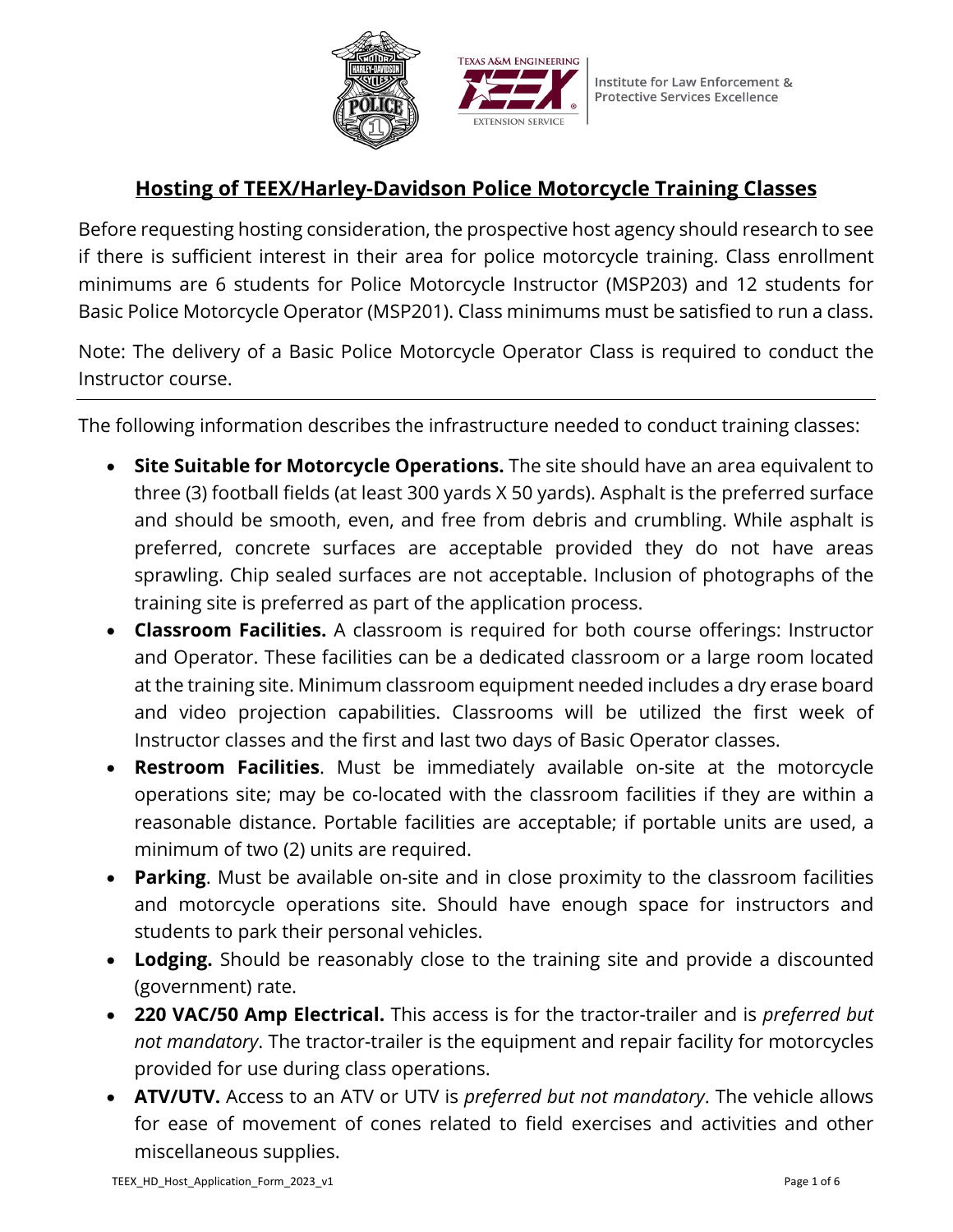



### **2023 TEEX/HARLEY-DAVIDSON POLICE MOTORCYCLE TRAINING CLASSES APPLICATION**

 (POC) is required as part of the application process. This individual is responsible for securing The annual training schedule runs from February to November each year. A point of contact facilities, soliciting students, and other miscellaneous services as required to include providing maps, directions, and local meal information, etc.

Note: A host agency is offered one (1) complimentary student attendee slot in either the MSP201 course or the MSP203 course. If the host agency enrolls a minimum of 15 students 45 days prior to the MSP203 class start date, the host agency will receive an additional complimentary student attendee slot, resulting in a total of two (2) complimentary slots.

#### **Hosting Agency:**

| <b>Motorcycle Training Site:</b>                          |                                                                                        |
|-----------------------------------------------------------|----------------------------------------------------------------------------------------|
|                                                           |                                                                                        |
|                                                           |                                                                                        |
|                                                           |                                                                                        |
|                                                           |                                                                                        |
| airport ramp, etc)?                                       | What is the training site typically used for (e.g. dedicated drive track, parking lot, |
|                                                           |                                                                                        |
| Additional Motorcycle Training Site Relevant Information: |                                                                                        |

\_\_\_\_\_\_\_\_\_\_\_\_\_\_\_\_\_\_\_\_\_\_\_\_\_\_\_\_\_\_\_\_\_\_\_\_\_\_\_\_\_\_\_\_\_\_\_\_\_\_\_\_\_\_\_\_\_\_\_\_\_\_\_\_\_\_\_\_\_\_\_\_\_\_\_\_\_\_\_\_\_\_\_\_\_\_\_\_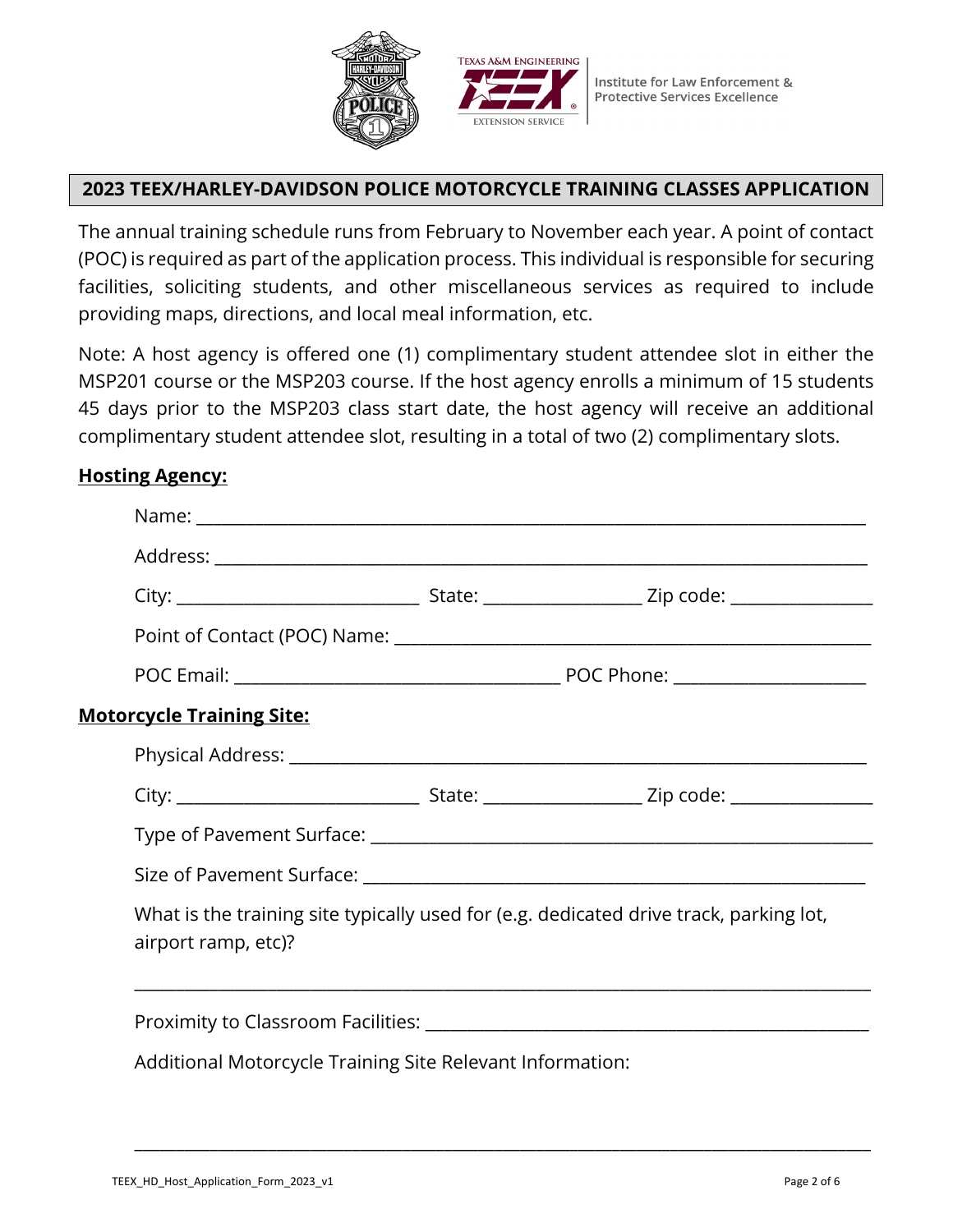



|                                                                              | Can the classroom materials be shipped to the address listed above? |                                                                                  |
|------------------------------------------------------------------------------|---------------------------------------------------------------------|----------------------------------------------------------------------------------|
| $\vert$   Yes                                                                | $\Box$ No <sup>*</sup>                                              | *If no, please specify the shipping address for materials.                       |
|                                                                              |                                                                     |                                                                                  |
|                                                                              |                                                                     |                                                                                  |
|                                                                              |                                                                     |                                                                                  |
| Does the classroom have a dry erase board and video projection capabilities? |                                                                     |                                                                                  |
| T Yes                                                                        | No<br>Additional Classroom Facilities Relevant Information:         |                                                                                  |
| <b>Restroom Facilities:</b>                                                  |                                                                     |                                                                                  |
|                                                                              |                                                                     | Type of Restroom Facilities (e.g. permanent or portable): ______________________ |
|                                                                              |                                                                     |                                                                                  |
|                                                                              |                                                                     |                                                                                  |
|                                                                              |                                                                     |                                                                                  |

### **Parking:**

 motorcycle operations site with enough space for instructors and students to park Is parking available on-site and in close proximity to the classroom facilities and their personal vehicles?

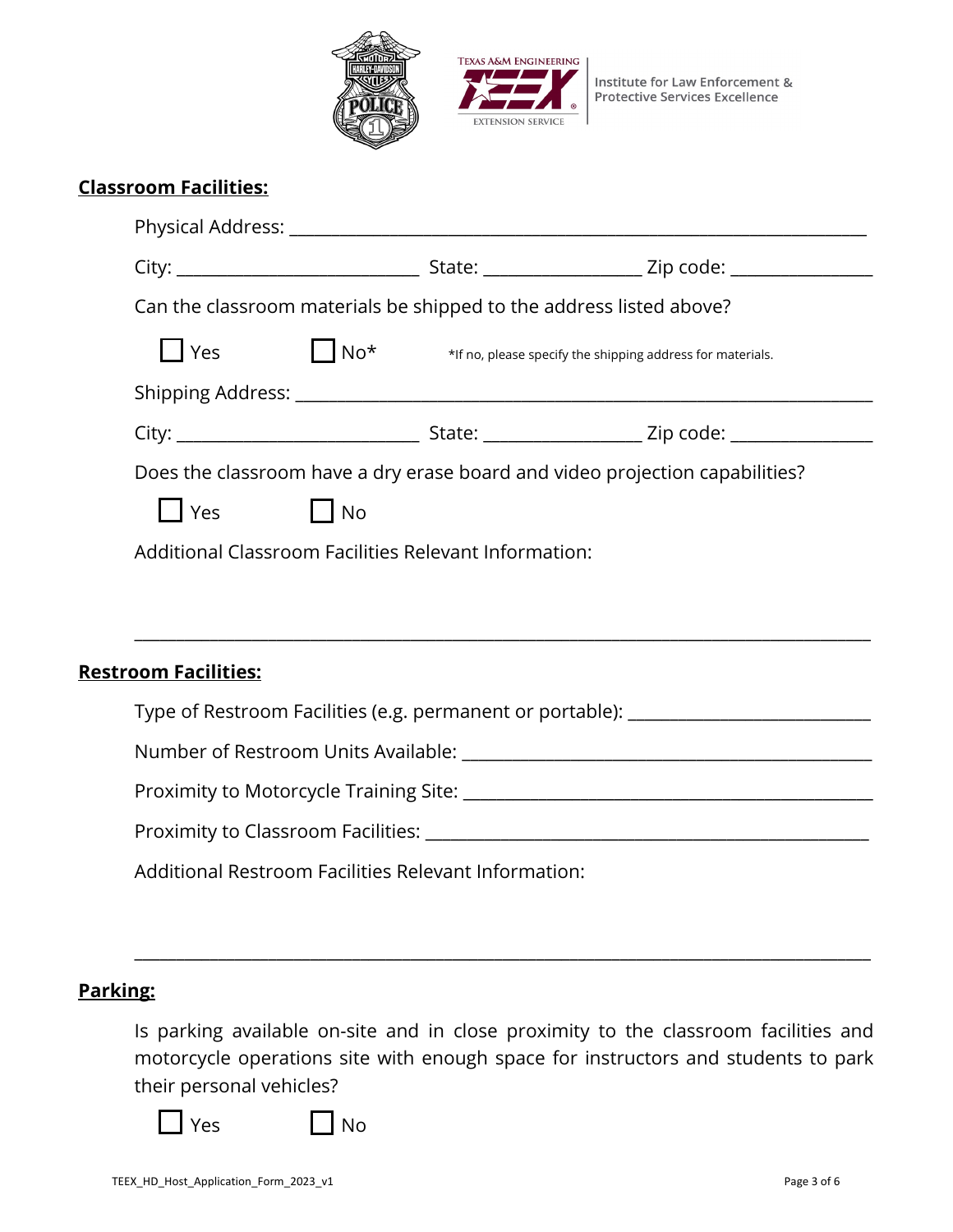



| Lodging:                                                              |                                                                                   |           |  |                                                         |  |  |
|-----------------------------------------------------------------------|-----------------------------------------------------------------------------------|-----------|--|---------------------------------------------------------|--|--|
|                                                                       |                                                                                   |           |  |                                                         |  |  |
|                                                                       |                                                                                   |           |  |                                                         |  |  |
|                                                                       |                                                                                   |           |  |                                                         |  |  |
|                                                                       | Does the lodging provider offer a discounted (government) rate?                   |           |  |                                                         |  |  |
|                                                                       | l Yes                                                                             | <b>No</b> |  |                                                         |  |  |
|                                                                       | Will a block of rooms be required for this lodging provider?                      |           |  |                                                         |  |  |
|                                                                       | Yes                                                                               | <b>No</b> |  |                                                         |  |  |
|                                                                       |                                                                                   |           |  |                                                         |  |  |
|                                                                       | Additional Lodging Relevant Information:                                          |           |  |                                                         |  |  |
|                                                                       |                                                                                   |           |  |                                                         |  |  |
|                                                                       |                                                                                   |           |  |                                                         |  |  |
| 220 VAC/50 Amp Electrical: *This is preferred but not required        |                                                                                   |           |  |                                                         |  |  |
|                                                                       | Is access to 220 VAC/50 Amp Electrical available at the motorcycle training site? |           |  |                                                         |  |  |
|                                                                       | Yes                                                                               | <b>No</b> |  |                                                         |  |  |
|                                                                       | ATV or UTV: *This is preferred but not required                                   |           |  |                                                         |  |  |
| Is access to an ATV or UTV available at the motorcycle training site? |                                                                                   |           |  |                                                         |  |  |
|                                                                       | Yes                                                                               | <b>No</b> |  |                                                         |  |  |
|                                                                       |                                                                                   |           |  | <b>ABILITY TO MEET MINIMUM CLASS ENROLLMENT NUMBERS</b> |  |  |

 12 students for Basic Police Motorcycle Operator (MSP201). The delivery of a Basic Police Motorcycle Operator Class is required to conduct the Instructor course. Class enrollment minimums are 6 students for Police Motorcycle Instructor (MSP203) and

Motorcycle Operator Class is required to conduct the Instructor course.<br>Please demonstrate your ability to meet the minimum numbers; include details about interested agencies and number of students that will participate in your local offering.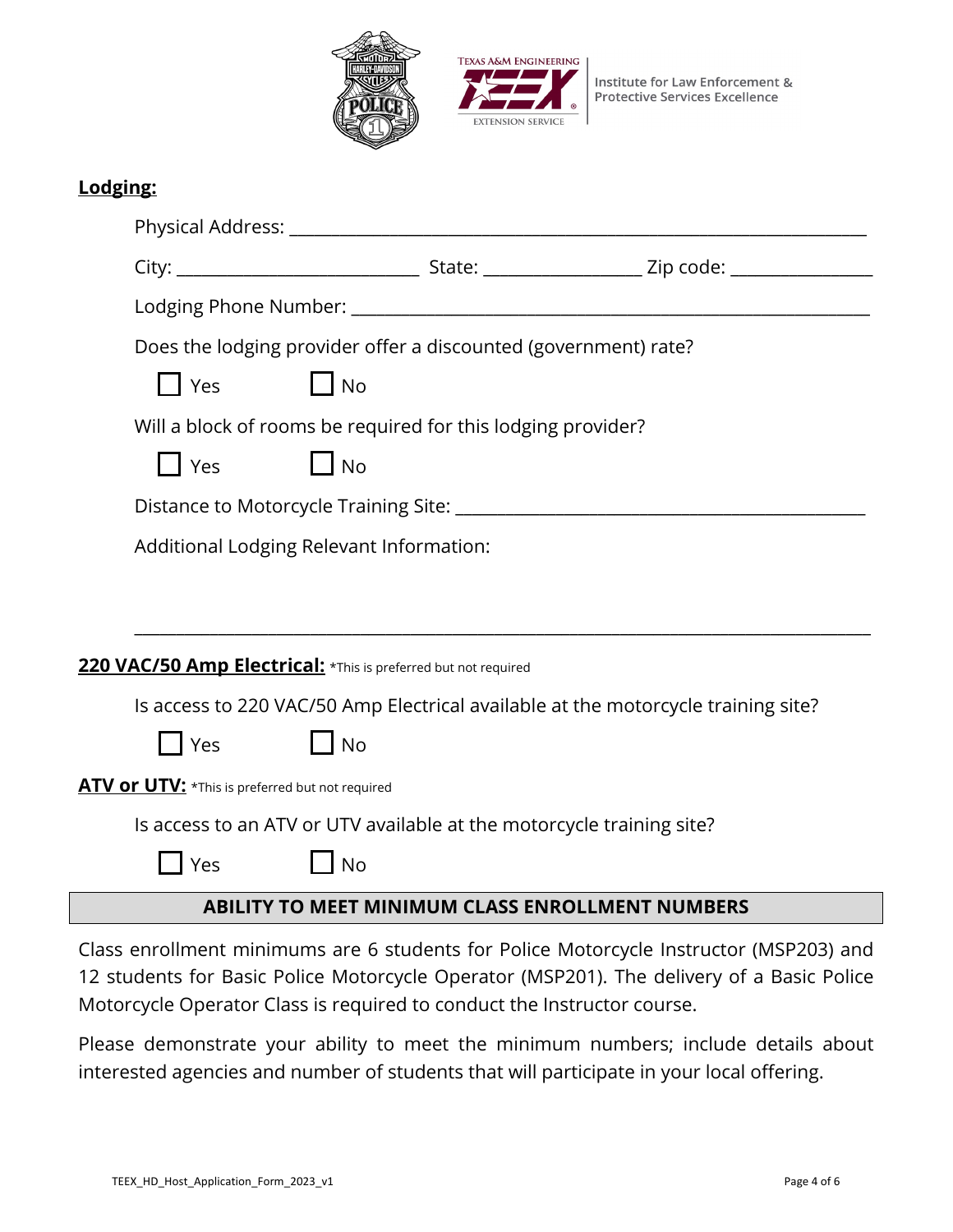



Institute for Law Enforcement & **Protective Services Excellence** 

## **SCHEDULING**

\_\_\_\_\_\_\_\_\_\_\_\_\_\_\_\_\_\_\_\_\_\_\_\_\_\_\_\_\_\_\_\_\_\_\_\_\_\_\_\_\_\_\_\_\_\_\_\_\_\_\_\_\_\_\_\_\_\_\_\_\_\_\_\_\_\_\_\_\_\_\_\_\_\_\_\_\_\_\_\_\_\_\_\_\_\_\_\_\_\_\_\_\_\_\_

 The annual training schedule runs from February to November each year. Please rate your month that will not work for your agency or location, you have the ability to exclude the preferred months through selecting choices 1 through 5 below. Choice 1 should represent your most ideal month to host the training. If, at the time of application, there is a known month.

Note: We will make every effort to schedule classes according to your scheduling preferences. However, there will be instances where we may communicate back with you concerning availability if we cannot accommodate your desired scheduling. TEEX will contact you as soon as possible after the initial application period closes if this is the case.

|  | Choice 1 (most preferred): |  |
|--|----------------------------|--|
|--|----------------------------|--|

| Choice 2: |  |
|-----------|--|
|-----------|--|

Choice  $4$ :

Choice 5:

Month to Exclude (agency or location is not available): \_\_\_\_\_\_\_\_\_\_\_\_\_\_\_\_\_\_\_\_\_\_\_\_

Motorcycle Training Classes. Thank you for completing the application to host the 2023 TEEX/Harley-Davidson Police

Please email or fax your application to **ILEPSE@teex.tamu.edu / Fax: (877) 289-9715.**